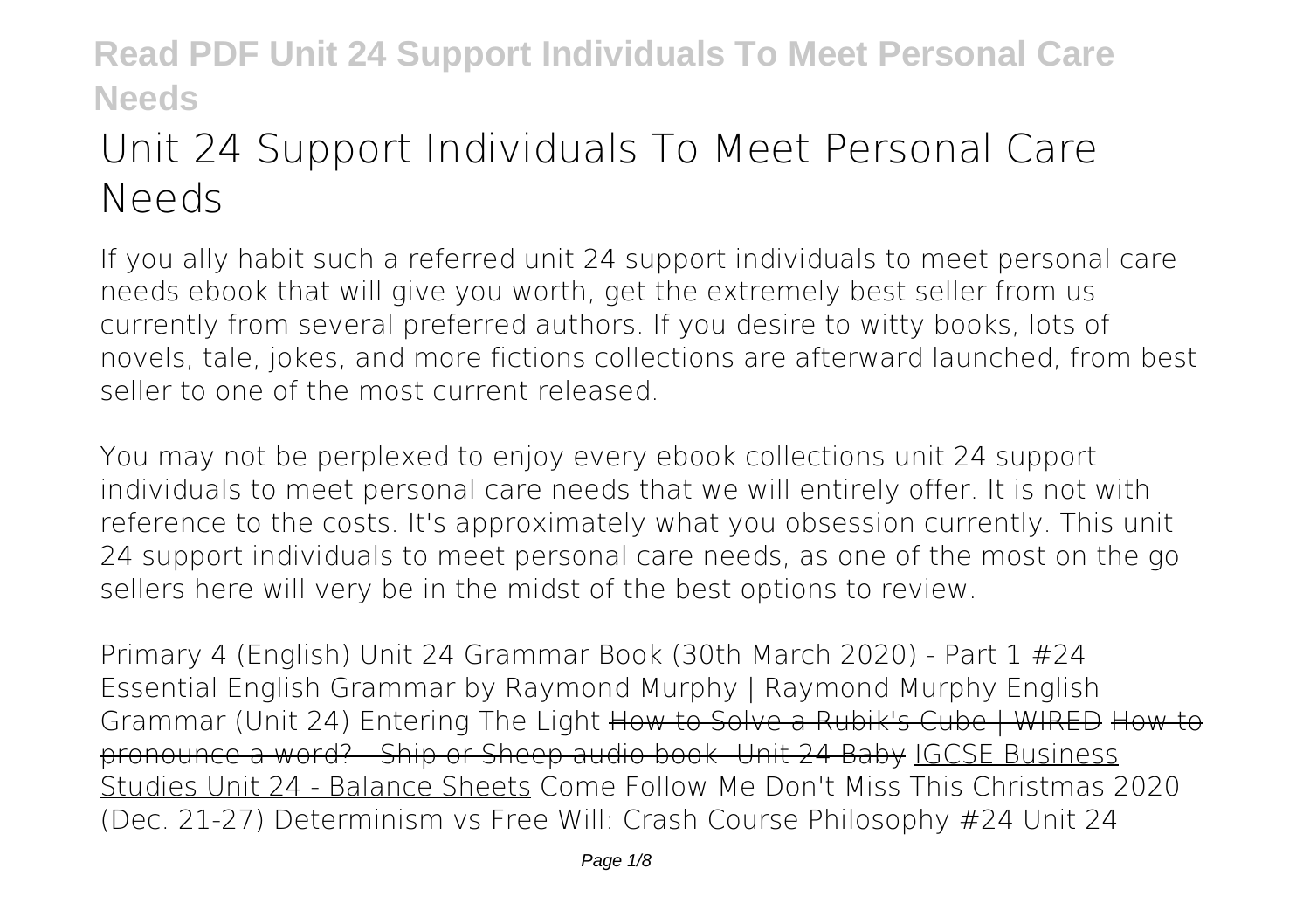### **Lesson 2**

Composing for Animation [REAL-TIME SCORING]Unit 24 book 1 student's book and workbook English for Today Class One Unit-16 to Unit-24/Digital Classes Sam Harris on the Illusion of Free Will Jupiter/Saturn Conjunct 0° Aquarius on SOLSTICE Dec 21, 2020! Astrology Numerology Forecast The Great Conjunction \u0026 the Age of Aquarius  $\Box$  21 December 2020  $\Box$  Your Horoscope with Gregory Scott Mooji - To nic,nic,nic! Dec 21 Capricorn Solstice ∏∏∏∏ - Auspicious New Life DirectionGhess *Openings: Evans Gambit Part 1 O come, O come, Emmanuel - (Piano/Cello) - The Piano Guys* Do We Have Free Will? **Norway Blitz Chess Tournament: Carlsen vs Nakamura** *Game of the Century - Bobby Fischer vs Donald Byrne* Weekly Intuitive Astrology and Energies of December 16 to 23  $\sim$  Podcast III Mathematics Lesson 5 4000 essential english words mp4 book 1 unit 24 **Tnpsc 9th science unit-24 part 2 explained**

Class: 2/ Subject: English/ Book: EFT/ Topic: Unit 24/ Lecture: 56/ Ferdousi Sultana Unit 24 Aquarium - Story 4: \"Where Is The Beautiful Ocean?\" by Alyssa Liang**Unit 24, Session 1** Class 2 English Unit 24: Animals and where they live (Book 2020) Unit 24 Support Individuals To

Debbie Slack :: Health and Social Care Level 2 Unit : 24 Understand the Context of Supporting Individuals with learning Disabilities. 1.1 Describe ways to build empowerment and active participation into everyday support with individuals with learning disabilities.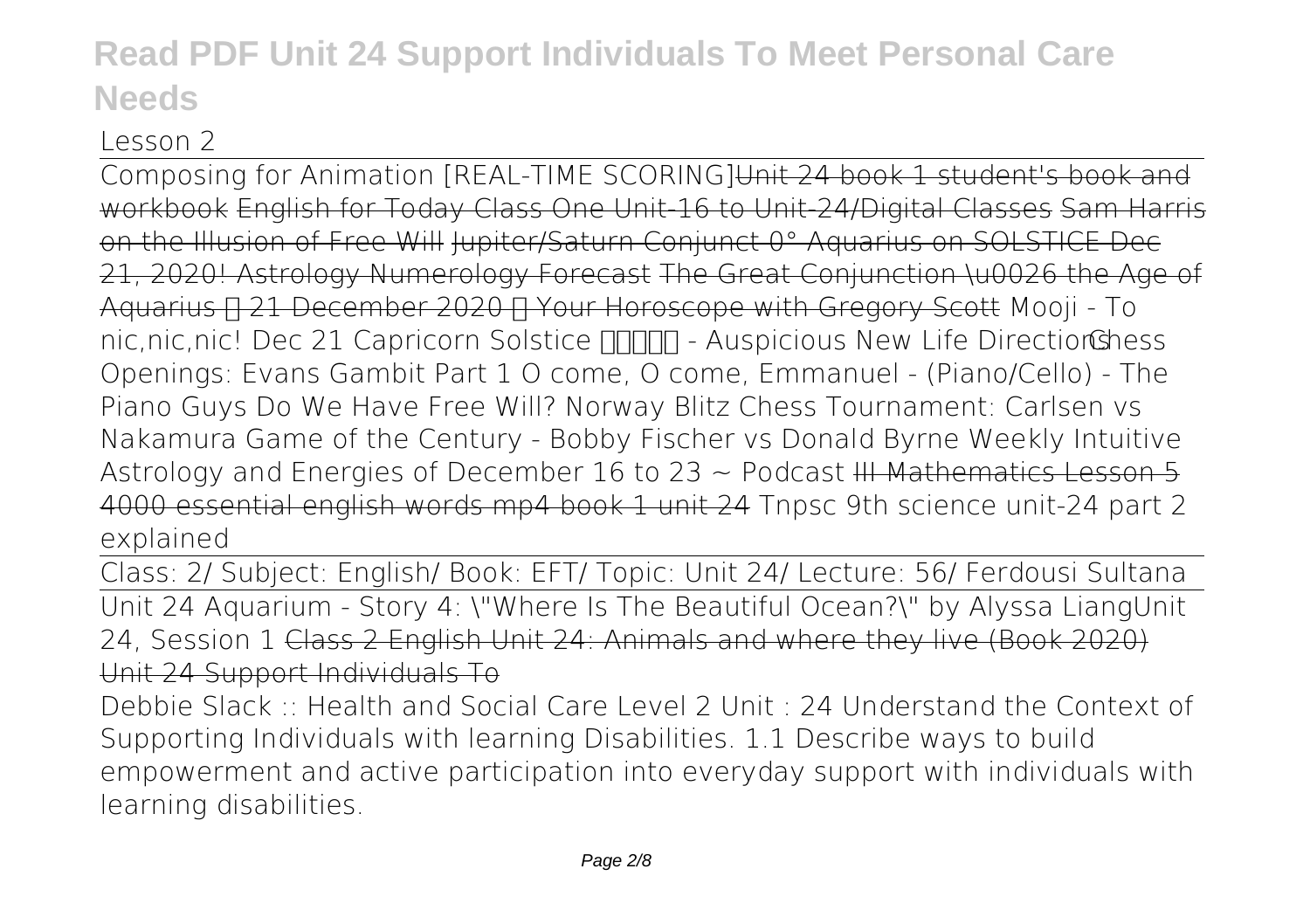### Unit 24 | Debbie Slack - Academia.edu

Unit 24: Support Individuals to Meet Personal Care Needs Unit code: F/601/8060 QCF Level 2: Specialist Credit value: 2 Guided learning hours: 16 Unit aim This unit is aimed at those working in a wide range of settings. It provides the knowledge and skills needed to support individuals to meet personal care needs.

#### Unit 24: Support Individuals to Meet Personal Care Needs

(DOC) Unit 24: Understanding the Context of Supporting Individuals with Learning Disabilities | Amy Mitchell - Academia.edu Academia.edu is a platform for academics to share research papers.

### (DOC) Unit 24: Understanding the Context of Supporting ...

Unit 24 Support Individuals To Meet Personal Care Needs Recognizing the way ways to acquire this book unit 24 support individuals to meet personal care needs is additionally useful. You have remained in right site to begin getting this info. acquire the unit 24 support individuals to meet personal care needs partner that we find the money for ...

### Unit 24 Support Individuals To Meet Personal Care Needs

publication unit 24 support individuals to meet personal care needs as well as evaluation them wherever you are now. Library Genesis is a search engine for free Page 3/9. Read Free Unit 24 Support Individuals To Meet Personal Care Needs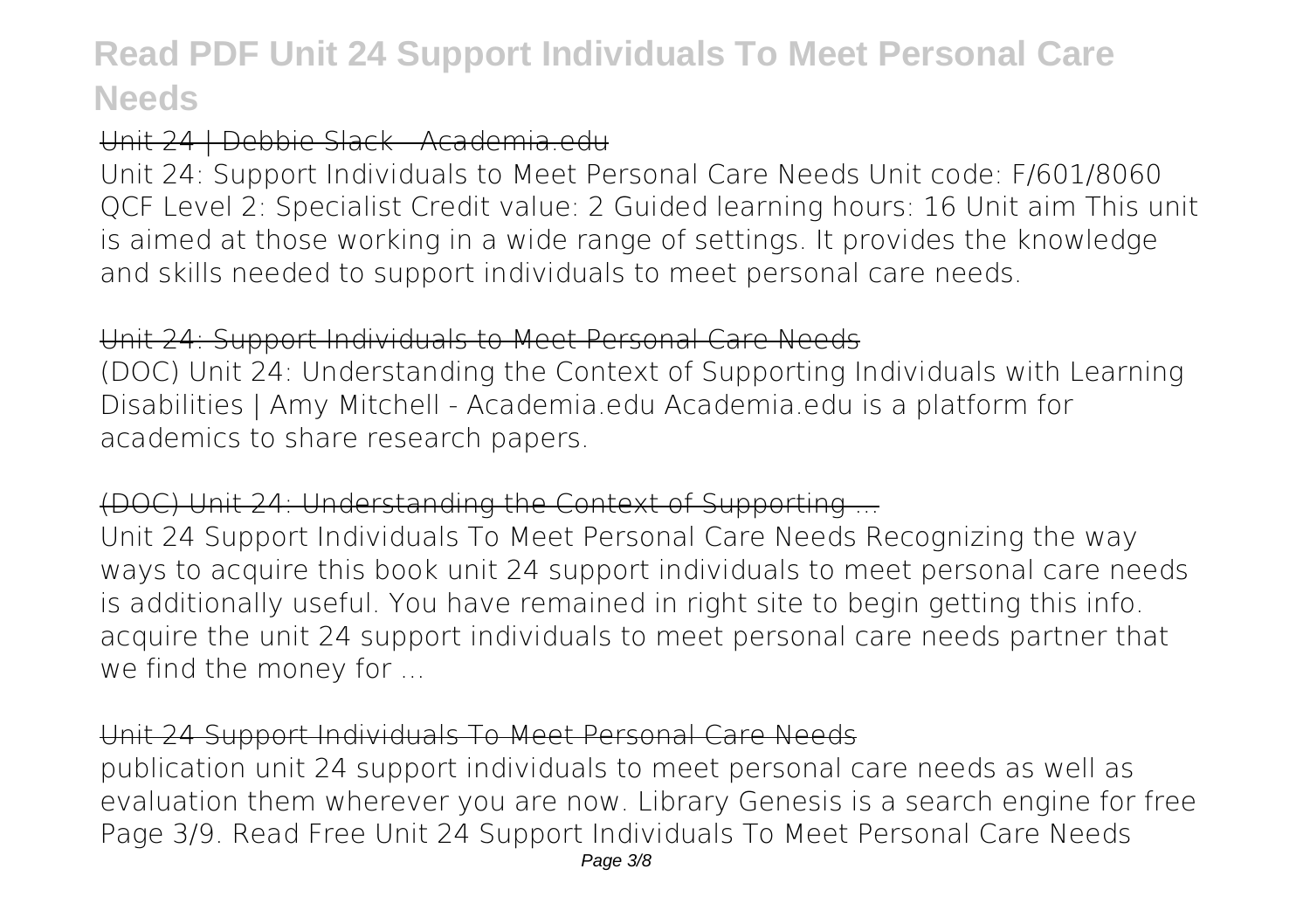reading material, including ebooks, articles, magazines, and more. As of this

#### Unit 24 Support Individuals To Meet Personal Care Needs

Unit summary . Care workers may have to work with individuals who are experiencing sensory loss, including loss of one or more senses, i.e. sight, hearing, touch, smell and taste. In this unit, you will need to show your understanding of the various factors that may have either a positive or a negative impact on individuals with a sensory loss.

#### Unit 24: Awareness of Sensory Loss - Edexcel

Aim and purpose This unit aims to introduce learners to the principles and practice of being a 'skilled helper' so they can develop the ability to manage and extend the supportive scope of a helping relationship using counselling skills.

Unit 24: Introduction to Counselling Skills for Health and ... Academia.edu is a platform for academics to share research papers.

#### Unit 24 | Debbie Slack - Academia.edu

On this page you can read or download unit 254 support individuals who are distresed answers in PDF format. If you don't see any interesting for you, use our search form on bottom ↓ . OPERAT0R'S MANUAL 10 in. (254 mm) TABLE SAW / BT3000.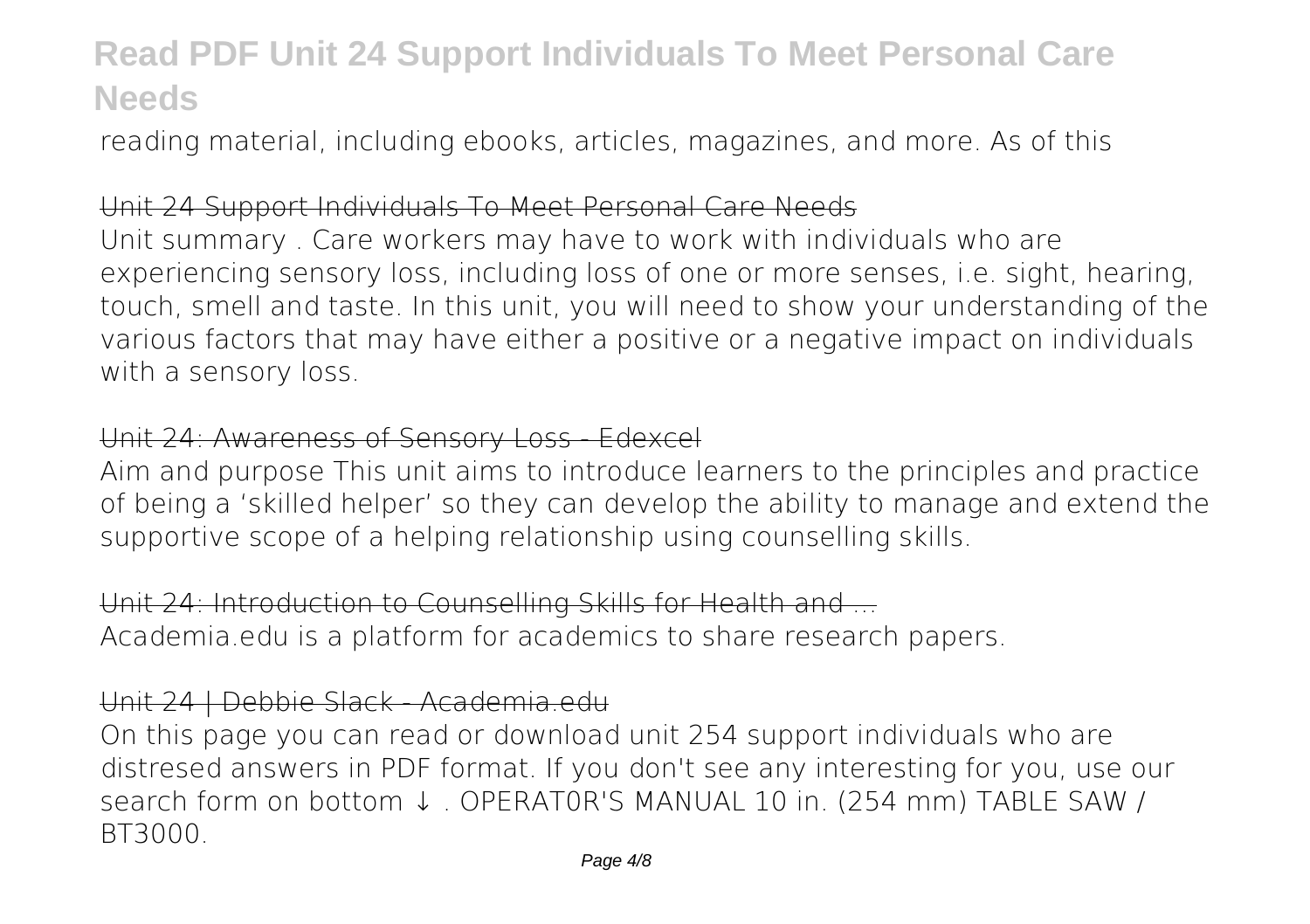Unit 254 Support Individuals Who Are Distresed Answers ... ISSA Unit 24: Exercise and Hypertension.

ISSA Unit 24: Exercise and Hypertension Flashcards | Quizlet to the individual. Individuals who are approaching the end of life are entitled to high-quality care, wherever they are being cared for. In this unit, you will develop knowledge of the requirements of legislative frameworks and agreed ways of working in the setting. It is important that you

#### Unit 35: Supporting Individuals at the End of Life

3.4Support the individual to clean themselves if food for drink is spilt. 3.5Adapt support in response to an individual's feedback or observed reactions while eating and drinking. 4.1Explain why it is important to be sure that an individual has chosen to finish eating and drinking before cleaning away. This can sometimes be tricky.

### Support Individuals to Eat and Drink Essay - Academicscope

Unit 51 – Support Individuals at End of Life Outline legal requirements and agreed ways of working designed to protect the rights of individuals in end-of-life care

Support Individuals at End of Life Outline Page 5/8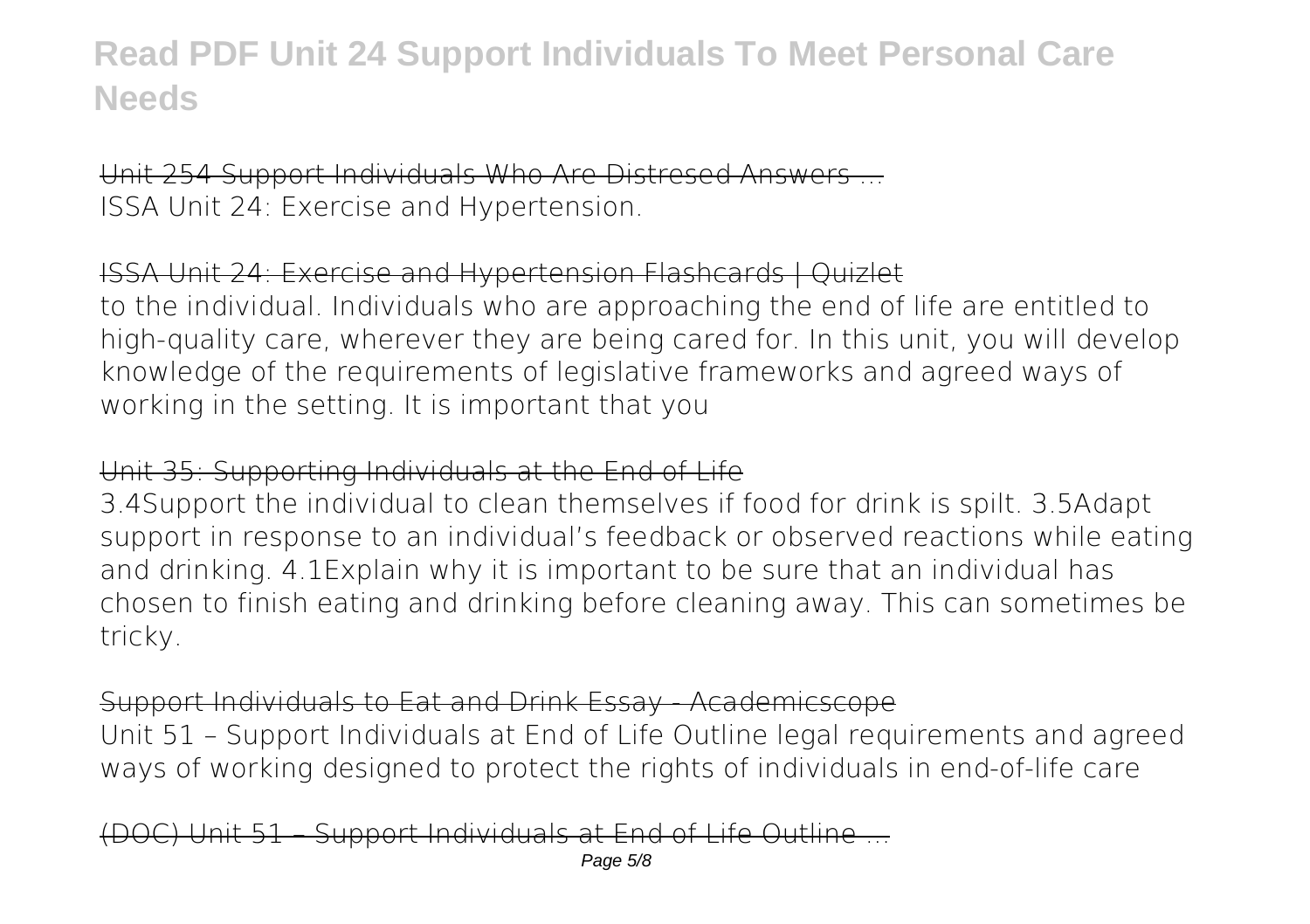This unit gives you an understanding of how to establish and maintain positive relationship with the family and how to work with them in order to give the best care and support to the individual. The unit will enable you to help families to access the support they need in their role as carers. You will also learn how to

### Unit 33: Working in Partnership with Families to Support ...

This unit will give you the knowledge, understanding and skills you need to be able to support individuals through periods of distress, taking into account any communication changes due to their anxiety. This unit will enable you to identify and manage triggers of distress.

#### Unit 35: Supporting Individuals who are Distressed

Unit 4222 247 Provide Active Support <sub>[</sub> Unit 4222-211 Provide Support for Mobility Outcome 1 Question 1 Mobility means being able to move or be moved freely Individuals with disabilities or deformities may have restricted mobility as some parts of their body may not being able to move freely Outcome 1 Question 2 Many health conditions can affect mobility, from physical deformities to ...

### Unit 4222 247 Provide Active Support Free Essays

Outcome based practice is an activity or process that has a beneficial impact on the individuals life. It can be an action taken or a service delivered. Outcome based approaches place the needs of the individual at the centre of service delivery,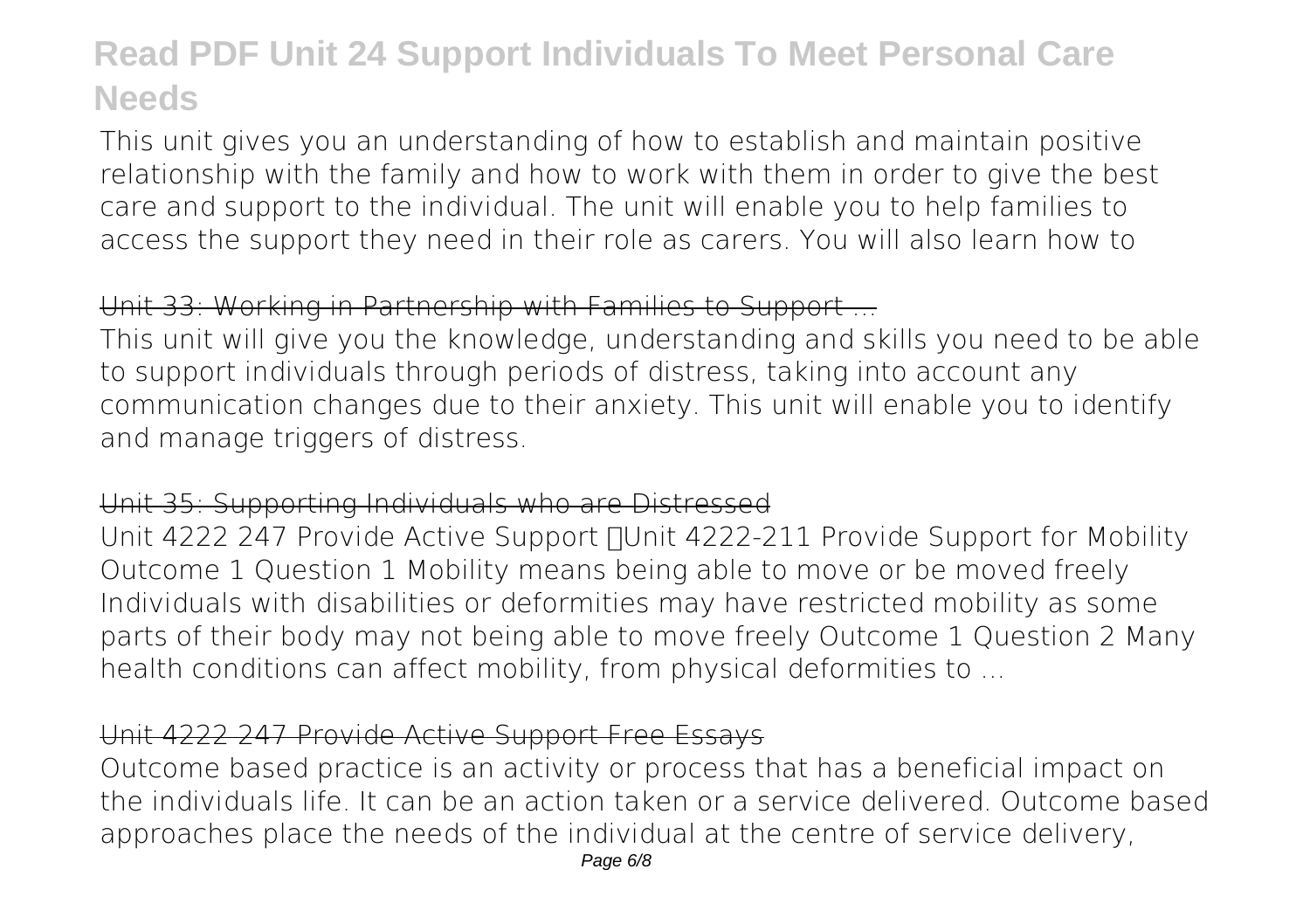(DOC) Unit 513 Manage health and social care practice to ... Confidential 24-hour hotline (212) 673-3000 provides emotional support, nonreligious for those who feel overwhelmed, depressed or in crisis.

### 24-Hour Crisis Hotline - The Samaritans

En español | When it becomes difficult to care for someone with Alzheimer's disease or dementia at home, you may want to consider memory care. Memory care is a form of senior living that provides intensive, specialized care for people with memory issues. Many assisted living facilities and nursing homes have created special memory care units for dementia patients.

#### What Is Memory Care and How Much Does It Cost?

progress of individuals being supported , during and after their pain-relief session. This unit will help you to develop competence and skills in providing accurate records to support colleagues in delivering high-quality care.

B-24 Liberator Units of the Fifteenth Air Force National Electric Rate Book Unit, Direct Support, and General Support Maintenance Repair Parts and Special Tools List: Generator Set, Skid Mounted, Tactical Quiet, 60 kw, 50/60 and 400 Hz,